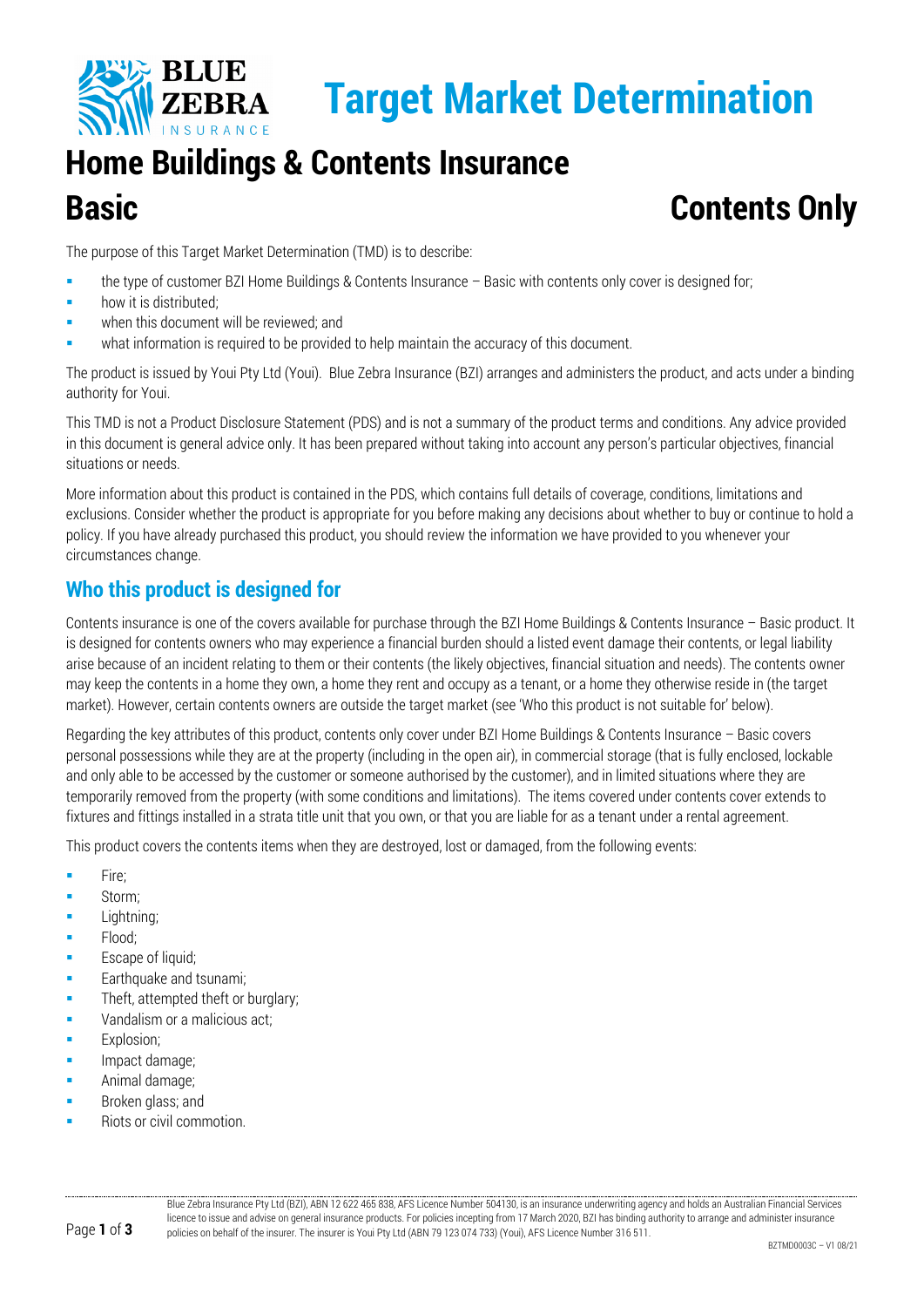# **Target Market Determination**



#### **Home Buildings & Contents Insurance – Basic, Contents Only**

In addition to repairing or replacing the contents items when they are damaged, the product will also provide for additional benefits that cover things such as temporary accommodation (if you are a tenant or strata title owner) and removing any damaged items or storing undamaged contents.

The product also provides some additional covers for certain events when your contents items are being moved to a new address, where keys are lost or stolen, or where there is electric motor burnout to certain contents items.

Another key attribute of contents only cover under the BZI Home Buildings & Contents Insurance – Basic product is cover for legal liability. This provides protection to the contents owner if they become liable to pay for death of or injury to unrelated people, or damage to their property, for incidents that relate to the contents owner or their contents, anywhere in the world.

When you have contents only cover, there are also some optional covers for purchase to meet more specific objectives, financial situation and needs of contents owners. Where included on the policy, these covers are further key attributes of BZI Home Buildings & Contents Insurance – Basic:

- (a) **Portable items** designed for the owners of contents that are certain portable items who want to make sure they are insured for accidental loss or damage away from the insured address if they experience a financial loss as a result of those items being lost or damaged.
- (b) **Specified valuable items** designed for the owners of contents that are valuable personal items (jewellery, watches, collections) who want to make sure they are insured for their full value if they experience a financial loss as a result of those items being lost or damaged.

All the above key attributes make BZI Home Buildings & Contents Insurance – Basic with contents only cover likely to be consistent with the likely objectives, financial situation and needs of the target market because it provides cover, or the option to add cover, for certain events that may result in significant damage to the customer's contents, and provides coverage for the typical types of contents and valuable items that customers expect to be considered part of the insured property. The product also provides coverage for legal liability arising because of incidents relating to the contents or the contents owner.

#### **Who this product is not suitable for**

This product is not suitable for contents owners whose contents are:

- **EXECT** part of a dwelling they own and rent out i.e. landlord's fixtures and fittings;
- part of a hotel, motel or bed and breakfast accommodation;
- in storage that is not a commercial storage facility that is fully enclosed, lockable, and only accessible by them (or someone authorised by them);
- contained within a dwelling that is poorly maintained and not in an occupiable, liveable condition;
- certain items used to earn an income (such as photographic equipment and musical instruments).

#### **Distribution conditions**

BZI Home Buildings & Contents Insurance – Basic can only be purchased through an intermediary authorised by BZI. BZI has contractual arrangements with brokers (including their Authorised Representatives) who are appropriately licensed to sell their products, and as part of their licensing these brokers have adequate training to provide this product to their customers. BZI has a range of supervision and monitoring procedures, and provides training and support regarding the process to follow for getting quotes for this product and administering the policies once purchased.

When completing a quote, the BZI processes include a number of questions that enable the collection of information that help to determine if the applicant is within the target market for this product, if we will insure them and their contents, and for what premium and excess. The customer should always answer these questions accurately and check with their intermediary if they are not sure what a question means.

These conditions make it likely that BZI Home Buildings & Contents Insurance – Basic will only be distributed to consumers within the target market for this product because the brokers have knowledge of the policy terms and conditions, and processes are designed to identify instances where a policy is not suitable for the applicant.